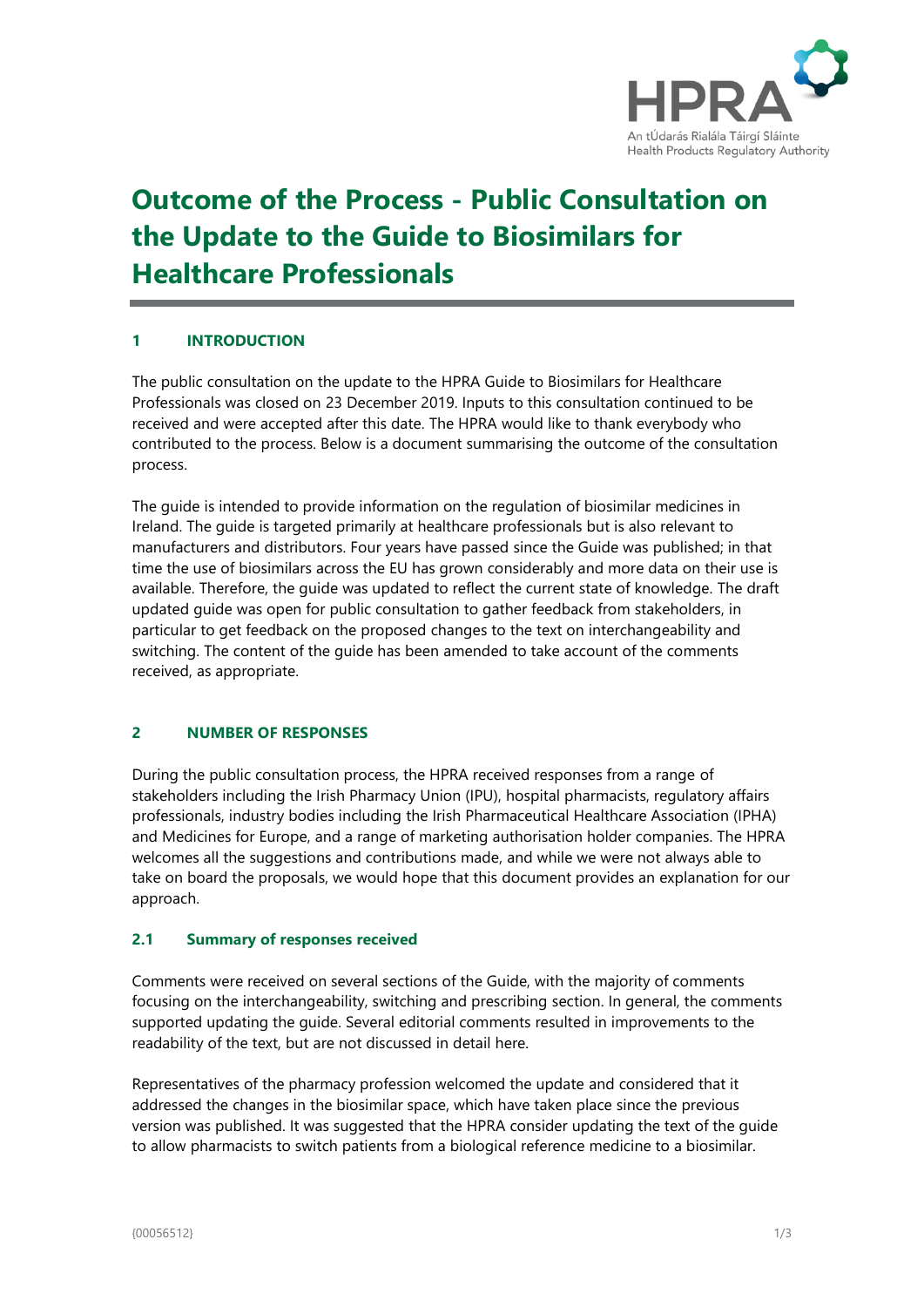Industry stakeholders highlighted that more emphasis should be placed on the variability of biological medicines and, in particular, that it is not possible to demonstrate that a batch of any biological medicine is identical to previous batches. In addition, it was felt that more emphasis could be placed on the fact that quality testing and molecular characterisation represents the cornerstone of establishing biosimilarity, as this concept may not be fully appreciated by physicians. Industry stakeholders also recommended introducing more descriptive text on how extrapolation is underpinned by the comparability exercise.

Industry stakeholders supported the role of the physician in biosimilar switching. However, the frequency of switching was highlighted as an issue for reasons of traceability, patent confusion and changes to patient support services. It was suggested that the guide should limit the number of switches that are permissible. Several comments focused on switching between biosimilars and highlighted the fact that there are no clinical studies addressing biosimilar-tobiosimilar switching. It was also suggested that the guide should include a regulatory policy position which addressed the risks of automatic substitution. Comments were received both for and against including reference to the HSE's Medicines Management Programme and the Best-Value Biological (BVB) programme.

Regarding pharmacovigilance and traceability, it was suggested to clearly emphasise that biologicals should be prescribed by brand name and that traceability to the batch number should be recommended in the case of any adverse drug reactions. Greater clarification relating to the specifics of how to prescribe biosimilars was also requested.

A comment on the summary of product characteristics (SmPC) for biosimilar medicines stated that biosimilar labelling should include data and information about the reference product and the biosimilar itself.

## **3 HPRA RESPONSE**

#### **3.1 Updates following the consultation**

The HPRA has on taken board the comments and suggestions received during the consultation across all areas. Throughout the document, several welcome editorial suggestions were accepted, as they improve the readability of the guide. The key changes made to the Guide as a result of the public consultation are discussed below, as well as explanations for why some requested changes were not implemented.

As suggested, the natural variability of biological medicines has now been highlighted in the revised text and it is emphasised that, for biological medicines, no batch is truly identical to previously manufactured batches. More emphasis has also been placed on the fact that physiochemical, molecular and biological tests are more sensitive than clinical studies in detecting any potential differences. The scientific underpinning of extrapolation has been stated in a clearer fashion, including the scientific bridge provided by the combination of analytical testing and relevant non-clinical and clinical studies.